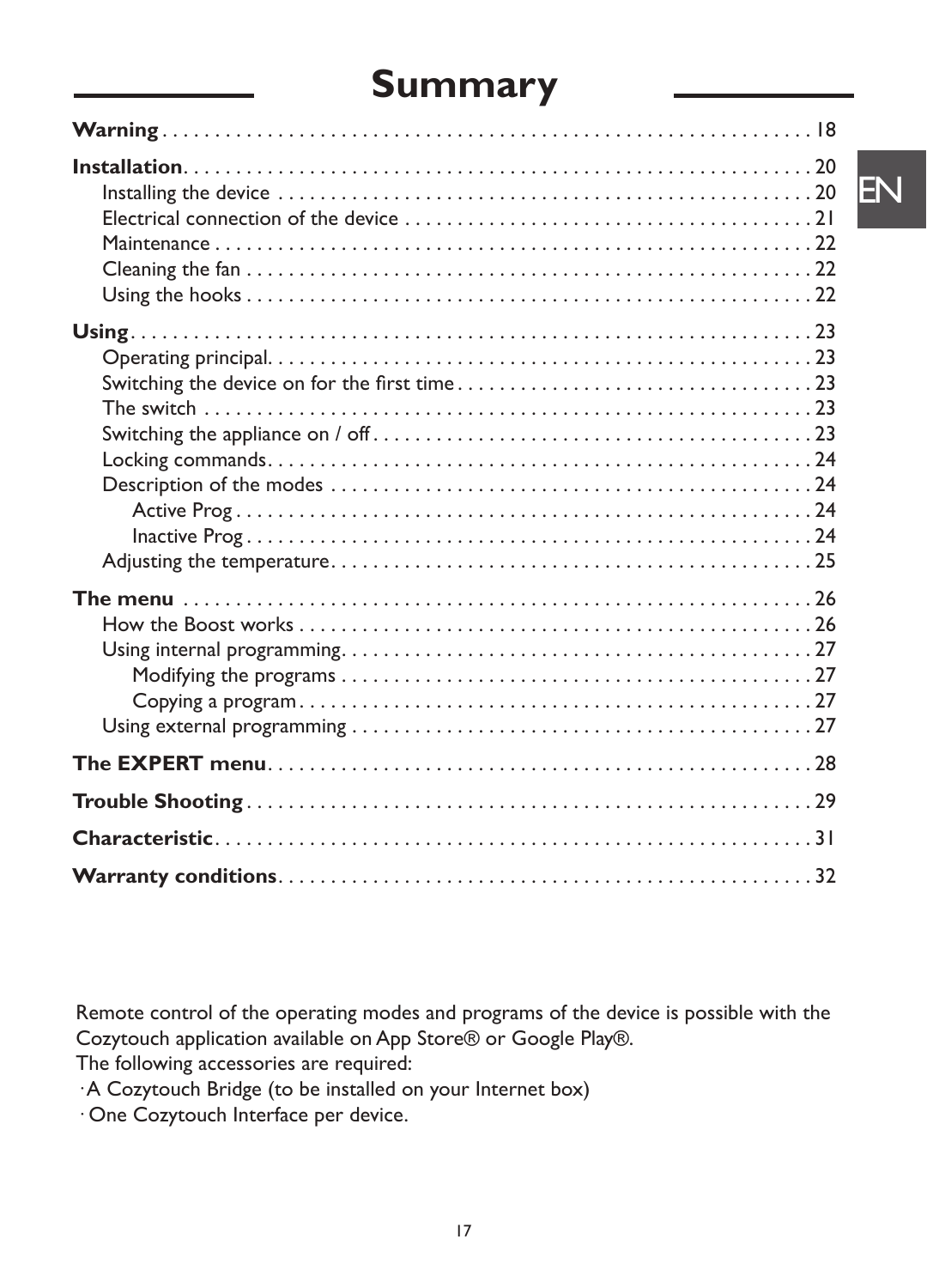# **Warning**



 **Caution hot surface.** 

**WARNING : Some parts of this product may become very hot and cause burns on contact. Special care must be taken if children and vulnerable**  Caution **adults are present.** Attention : Surface très chaude<br>Caution

- -Children under 3 years must be kept away from this device, unless they are constantly supervised.
- -Children between 3 and 8 years should only put the unit on or off , to provided that the latter has been placed or installed in a normal position and that these children have supervision or have received instructions on using the machine safely and understand the potential hazards. Children aged between 3 and 8 years must not connect or adjust or clean the device and perform maintenance or user.
- -This unit can be used by older children at least 8 years and by people with physical, sensory or mental capabilities or lack of experience or knowledge , if they are monitored correctly or instructions for using the device safely were given to them and if the risks were apprehended. Children should not play with the device . Cleaning and maintenance by the user should not be performed by children without supervision.
- -In order to avoid a hazard for very young children, this device should be installed so that the lowest heated rail is at least 600 mm above the floor.
- -This device may only be plugged in or connected by an authorised person, according to valid regulations and rules.
- -If power cable is damaged or too short, to avoid any danger it must be replaced by a qualified electrician using special tools.
- -The user manual for the device is available from the after-sales department, on the number shown on the warranty form included with this manual.
- -At the first heating, a slight odor may appear corresponding to the evacuation of any traces related to the manufacture of the device.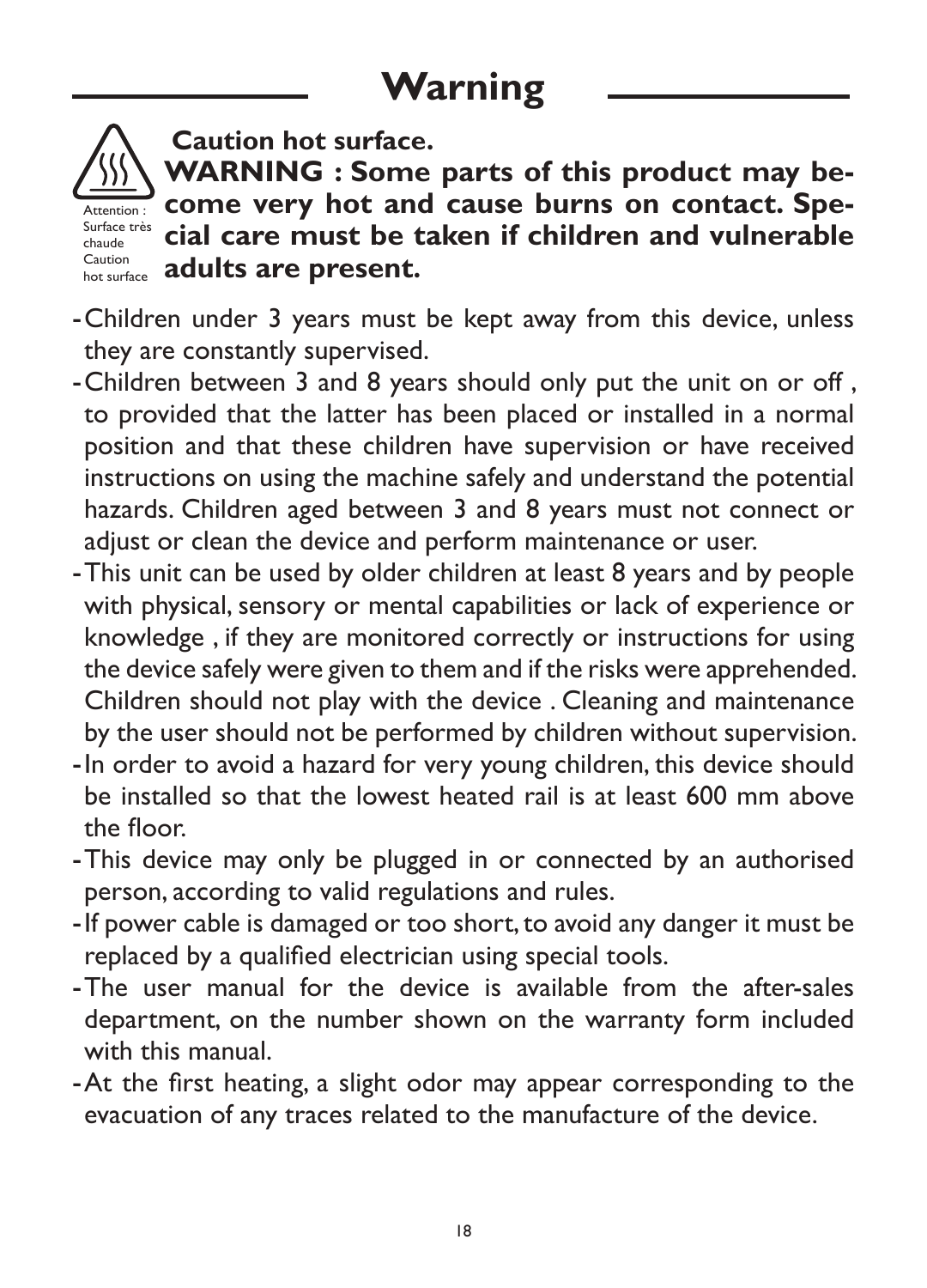- -For safety reasons, it is strictly forbidden to top up unmixed devices. If necessary, contact the manufacturer's After-Sales Service or a qualified technician.
- To ensure proper operation of the fan (depending on model), it is  $F_N$ recommended not to obstruct or cover the air outlet (especially with a towel). Doing so may cause the fan to become unsafe.
- -Be careful not to place a bathrobe on the control box.
- -Before servicing the device, turn it off and allow it to cool down. Do not use abrasive products.
- -As the surface of the device can be very hot, pay particular attention if you place delicate clothing (e.g. nylon) on it. Ensure that any laundry is colour-fast before placing it on the towel dryer.

Device carrying this symbol must never be disposed of with household waste, but must be collected separately for recycling. At the end of their life, products must be collected and re-

cycled according to local regulations and ordinances.

When an device is installed at a higher altitude, the air output temperature rises (around 10° C per 1000 m rise in ground).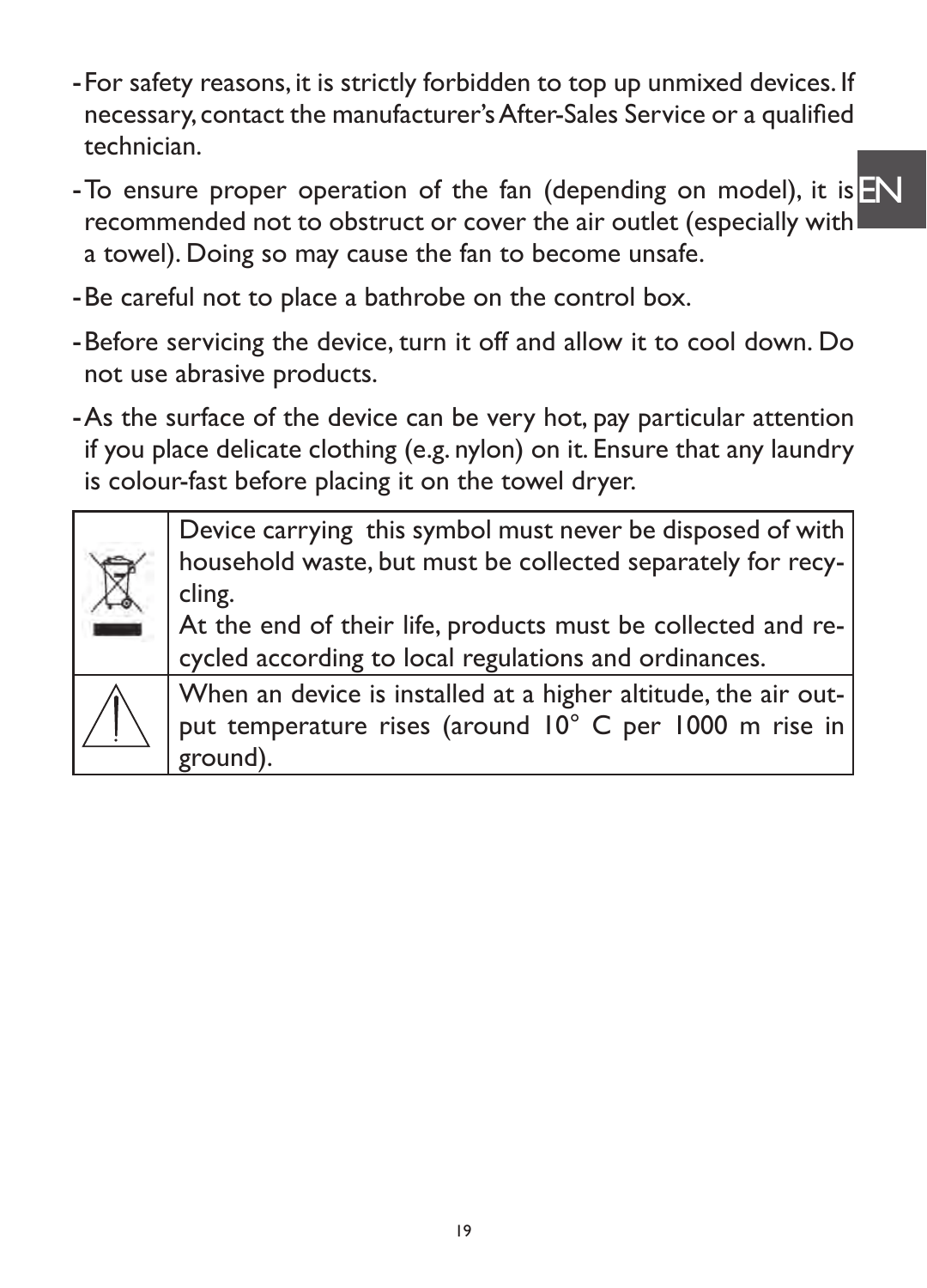# **Installation**

## **INSTALLING THE DEVICE**

## **Where to install your device?**

- -This equipment was designed to be installed in a residence. Please ask your distributor before using it for any other purpose.
- -The device should be installed according to normal trade practice and incompliance with legislation in the relevant country (NFC 15-100 for France).
- -The equipment is class 2 and is protected against splashed water IP 24. The device can be installed in volume 2 of a bathroom It's forbidden to install the device in the volume 1. The device is to be installed so that switches and other controls cannot be touched by a person in the bath or shower.

## **Do not install the device :**

- -In a draught that might affect adjustment (for example, under a central mechanical ventilation unit etc...).
- -Under a fixed power socket or near curtains or other combustible materials.



The bottom case must be at least 5 mm from the wall.

In order to avoid a hazard for very young children, this device should be installed so that the lowest heated rail is at least 600 mm above the floor.

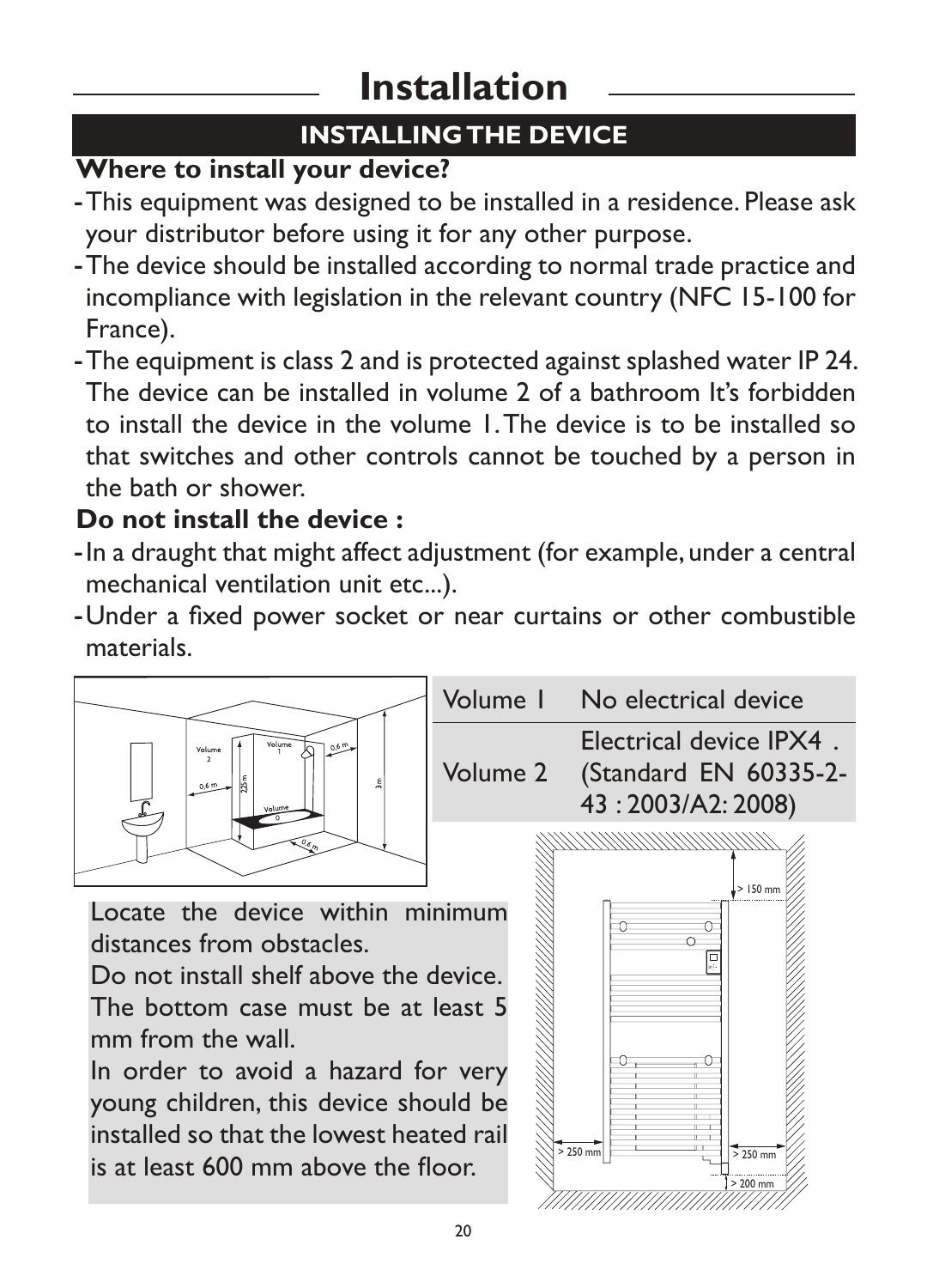## **ELECTRICAL CONNECTION OF THE DEVICE**

## **Wiring rules**

- -The device must be powered with single phase 230 V 50 Hz.
- -The device must be powered with single phase 250 v 50 FIZ.<br>-The power supply to the device must be directly connected to  $\text{EN}$ the household power system after the circuit breaker and without intermediate switch.
- -The unit will connect to the household power system through its power cable via a power socket. In humid areas such as bathrooms and kitchens, the power socket must be installed at 25 cm (9.8") minimum above the floor.
- -**Connection to the earth is prohibited. Do not connect the pilot wire (black wire) to the earth.**
- -The power supply must be directly connected to the household power system after the double-pole circuit breaker in accordance with installation rules.
- -If the power cable is damaged, it must be replaced by the manufacturer, its customer service or similar qualified persons in order to avoid any risks.
- -If you use the pilot wire and it is protected by a 30mA residualcurrent circuit breaker (e.g. bathroom), the pilot wire power must be protected on this residual-current circuit breaker.
- -If you want to use a load-shedding device, choose one with a pilot wire outlet rather than one with power outlet, so as not to damage the thermostat.

## **Device Wiring Diagram**

-Turn off the power and connect the wires according to the following diagram:

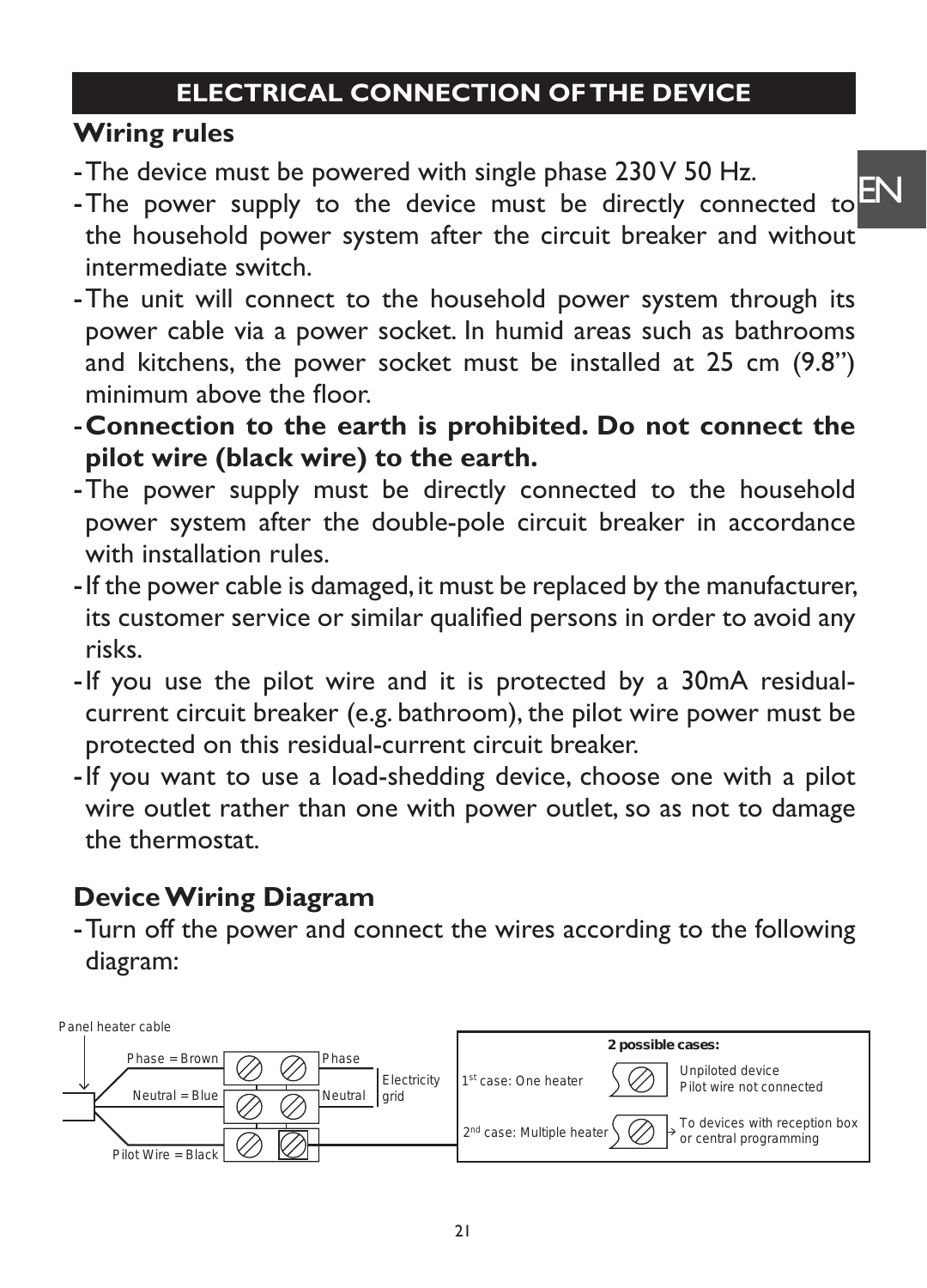| Commands<br><b>Received</b>               | No current     | <b>Complete</b><br>altermation<br>230 V | <b>Negative</b><br><b>Half/altermation</b><br>$-115V$ | <b>Positive</b><br><b>Half/altermation</b><br>$+115V$ |
|-------------------------------------------|----------------|-----------------------------------------|-------------------------------------------------------|-------------------------------------------------------|
| <b>Oscilloscope</b><br><b>Ref/Neutral</b> |                |                                         |                                                       |                                                       |
| Mode<br>obtained                          | <b>COMFORT</b> | <b>ECO</b>                              | <b>ANTI - FREEZE</b>                                  | <b>STOP HEATING</b><br><b>LOAD SHEDDING</b>           |

## **MAINTENANCE**

To retain the performance of the device, it is necessary about twice a year to carry out dust removal using a vacuum cleaner or a brush at the air inlets and outlets. Every five years, have the inside of the device checked by a professional electrician. The outside of the device can be cleaned with a damp cloth.

**Never use abrasive products or solvents.** 

## **CLEANING THE FAN**

Clean the air inlet and outlet grilles with a vacuum cleaner.

The fan is equipped with a dust filter which, when it is full, can cause it to stop (an error code Err 6 is displayed on the control panel display). For best use, clean your filter regularly.

## **USING THE HOOKS**

You have two hooks.

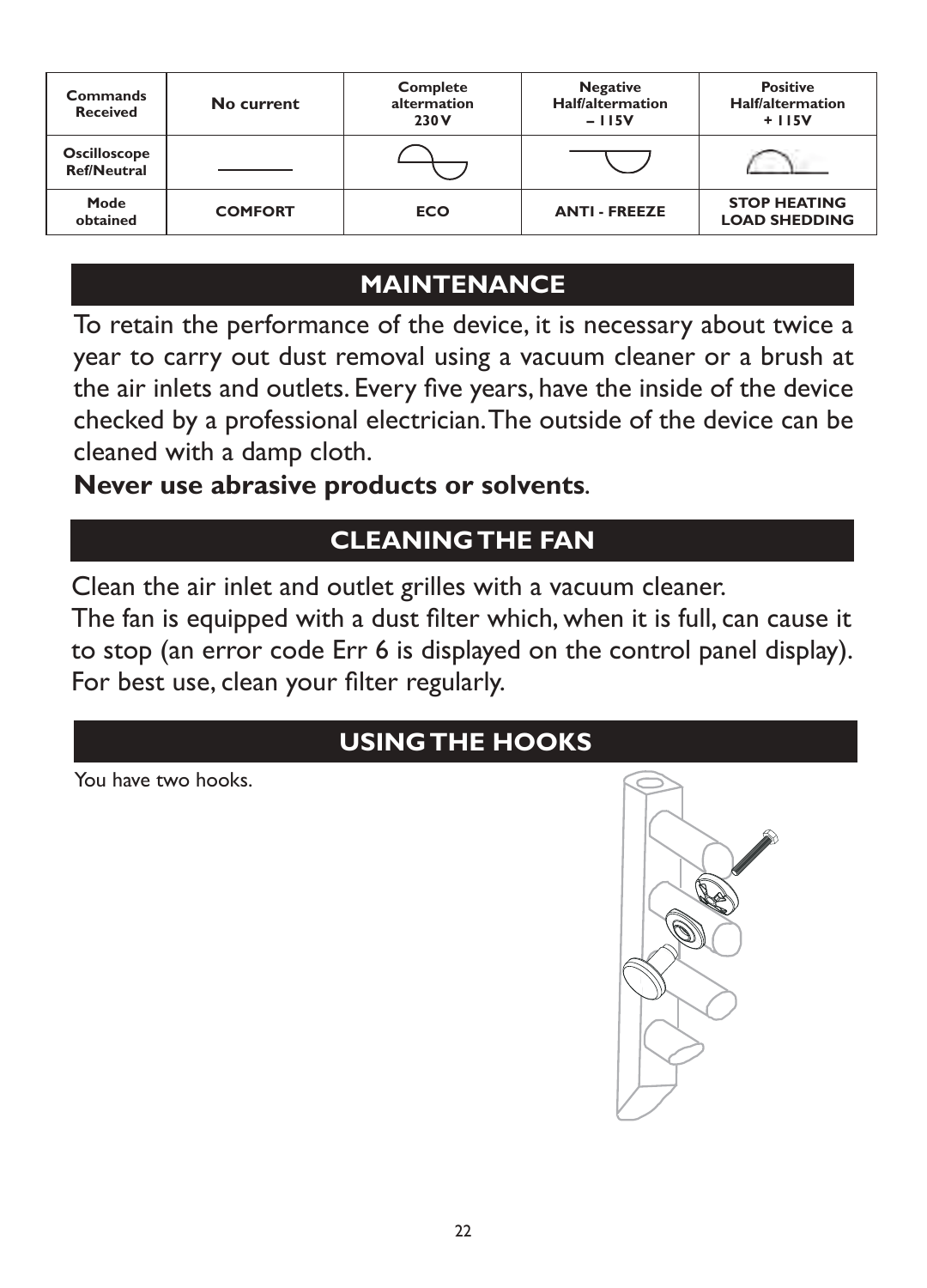# **Using**

|     | <b>OPERATING PRINCIPAL</b>                                                                                             |  |
|-----|------------------------------------------------------------------------------------------------------------------------|--|
|     | -Increase or reduce the temperature<br>without needing to validate;<br>- Change Boost Time;<br>-Browsing in the menus. |  |
| 355 | - Browsing in the sub menus;<br>- Validate ;<br>-Switch off;<br>- Lock, unlock                                         |  |
|     | - Back to previous screen                                                                                              |  |
|     | -Enabling or Disabling Boost                                                                                           |  |

## **SWITCHING THE DEVICE ON FOR THE FIRST TIME**

Select the language, then the date and time.

The first time you switch the device on,

-programming is inactive,

-the setpoint temperature is set at 19° C.

## **THE SWITCH**

An On/Off switch is located at the rear of the device's unit.

**Use the switch for extended shutdowns only**

(*excluding heating periods*).

Set the switch (*located at the rear of the appliance*) to  $|1|$  to switch the appliance on. When the appliance is switched off, you may need to set the day and time again.

## **SWITCHING THE APPLIANCE ON / OFF**

To shut down the appliance, press and hold  $\bigcirc$ . Confirm "Switch off" by pressing  $\bigcap$ .

To switch the appliance on, press and hold  $\bigcirc$ .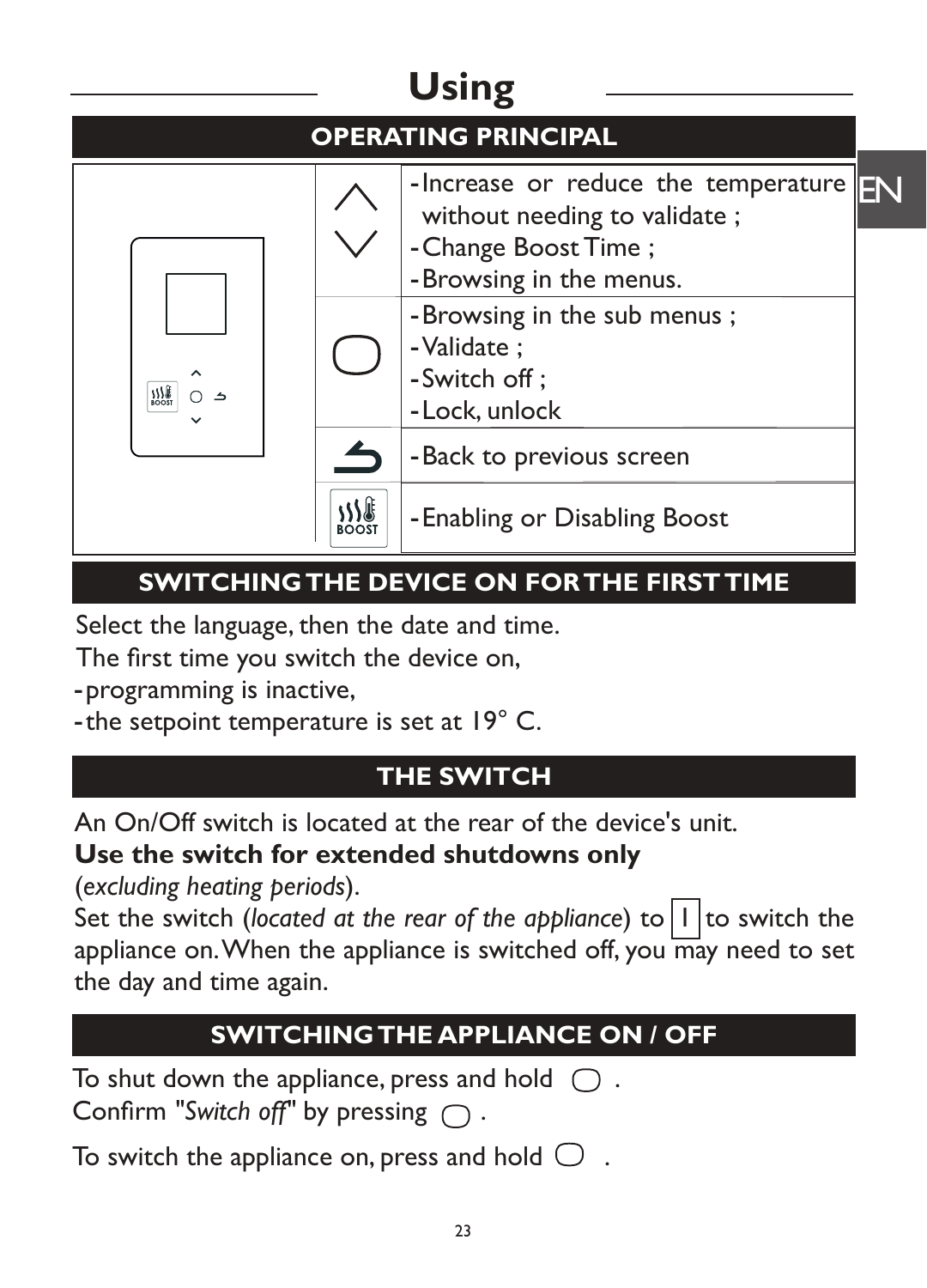## **LOCKING COMMANDS**

To avoid the commands being changed by children, you may lock your device's commands by pressing and holding (

Select "Lock"  $\bigcap$  and validate with  $\bigcap$ 

Do the same to unlock the commands by selecting "Unlock"

## **DESCRIPTION OF THE MODES**

2 operating modes are proposed :

### **Active Prog**

- The device follows the internal program defined for each day of the week. The following ranges are defined when the device is switched on :

Monday to Friday, comfort from 6am to 9am and from 6pm to 9pm

Saturday and Sunday, comfort from 8am to 12am and from 6pm to 9pm. .

You may modify these ranges and define 3 Comfort temperature ranges per day.

During these Comfort ranges, the temperature setpoint is adjusted using  $\bigwedge$  or  $\bigvee$ .

Outside the Comfort ranges, lowering the temperature is set in "Lower ECO T°" Prog mode

- The device follows your installation's external programming orders STOP and Frost (*see the manual for your programming unit*)..

### **Inactive Prog**

-The device follows the setpoint temperature adjusted at all times

-The device follows your installation's external programming orders (*see the manual for your programming unit*).

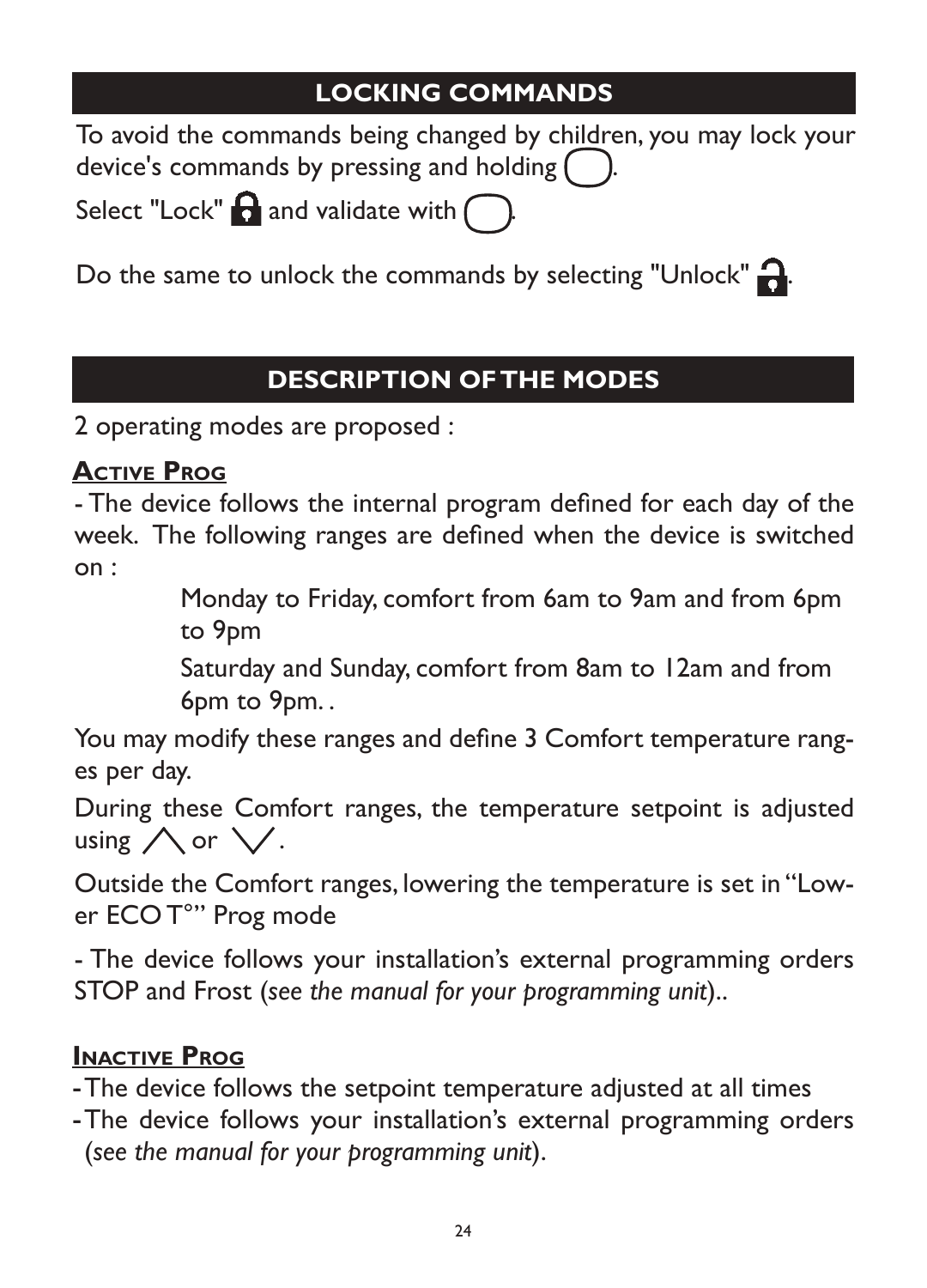## **ADJUSTING THE TEMPERATURE**

| In inactive Prog mode:                                    |                                                                                                                                                                                                                                                                                                                 |                              |
|-----------------------------------------------------------|-----------------------------------------------------------------------------------------------------------------------------------------------------------------------------------------------------------------------------------------------------------------------------------------------------------------|------------------------------|
| $19.0^\circ$                                              | -Increase with $\bigwedge$ (max 28°C).<br>-Lower with $\bigvee$ (min 12°C).<br>-Reduce again to 7°C (Frost Protection temperature not<br>modifiable) with $\bigvee$ .<br>-Decrease until Summer with $\sqrt{ }$ the device no longer<br>heating up).                                                            | $\mathsf{E}\!\!\!\mathsf{N}$ |
| In active Prog mode:                                      |                                                                                                                                                                                                                                                                                                                 |                              |
| <b>PROG</b><br>$19.0^\circ$<br>Mon<br>12:14               | If the screen displays PROG, you are in a programming<br>range in Comfort mode.<br>-Increase with $\bigwedge$ (max 28°C).<br>-Lower with $\sqrt{(min 12^{\circ}C)}$ .                                                                                                                                           |                              |
| <b>PROG</b><br><b>ECO</b><br>$15.5^\circ$<br>17:14<br>Mon | If the screen displays ECO PROG, you are in a pro-<br>gramming range in ECO mode.                                                                                                                                                                                                                               |                              |
| PROG Waive<br>$18.5^\circ$<br>Mon<br>17:14                | You can change the ECO temperature, so you have<br>to set the default setting between the Comfort tem-<br>perature and the Eco temperature. "PROG Derog" is<br>displayed until the next Comfort range.<br>You can set the difference between the Comfort and<br>Eco temperature in the "Abase" menu. T ° ECO ". |                              |
| <b>PROG</b><br>Frost<br>$7.0^\circ$                       | If you set a Frost Protection temperature $(7^{\circ}C)$ , the<br>programming is suspended.                                                                                                                                                                                                                     |                              |
| Suspended<br>programming                                  | Modify this temperature when you return to restart<br>the programming.                                                                                                                                                                                                                                          |                              |
| <b>Sum</b>                                                | By decreasing the temperature to a minimum, you swit-<br>ch to summer mode, your appliance no longer heating.<br>The Boost function remains accessible                                                                                                                                                          |                              |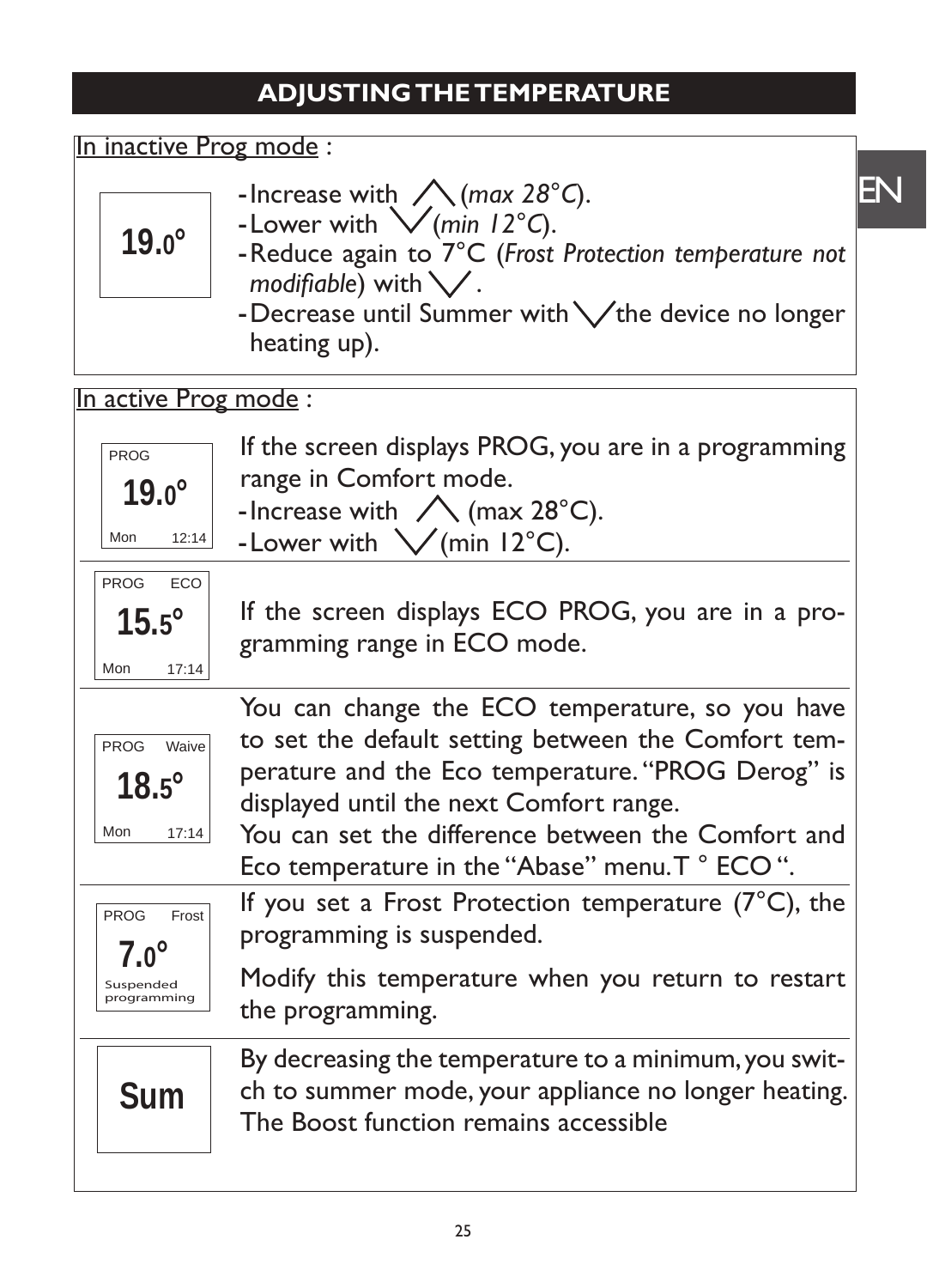## **The menu**



## **HOW THE BOOST WORKS**

This function allows you to start the heating at full power, thus allowing a rapid rise in the temperature of the bathroom.

Press the button  $\left|\frac{1}{2}\right|$  to turn on the Boost. Change the duration with  $\bigwedge$  or  $\bigvee$ . with fan: adjustable time from 10 to 60 minutes

without fan: adjustable time from 15 to 120 minutes.

Press again to turn it off before the end of the time previously set (default is 30 minutes, adjustable duration in the Expert Menu).

At the end of the time, the unit resumes its initial operation.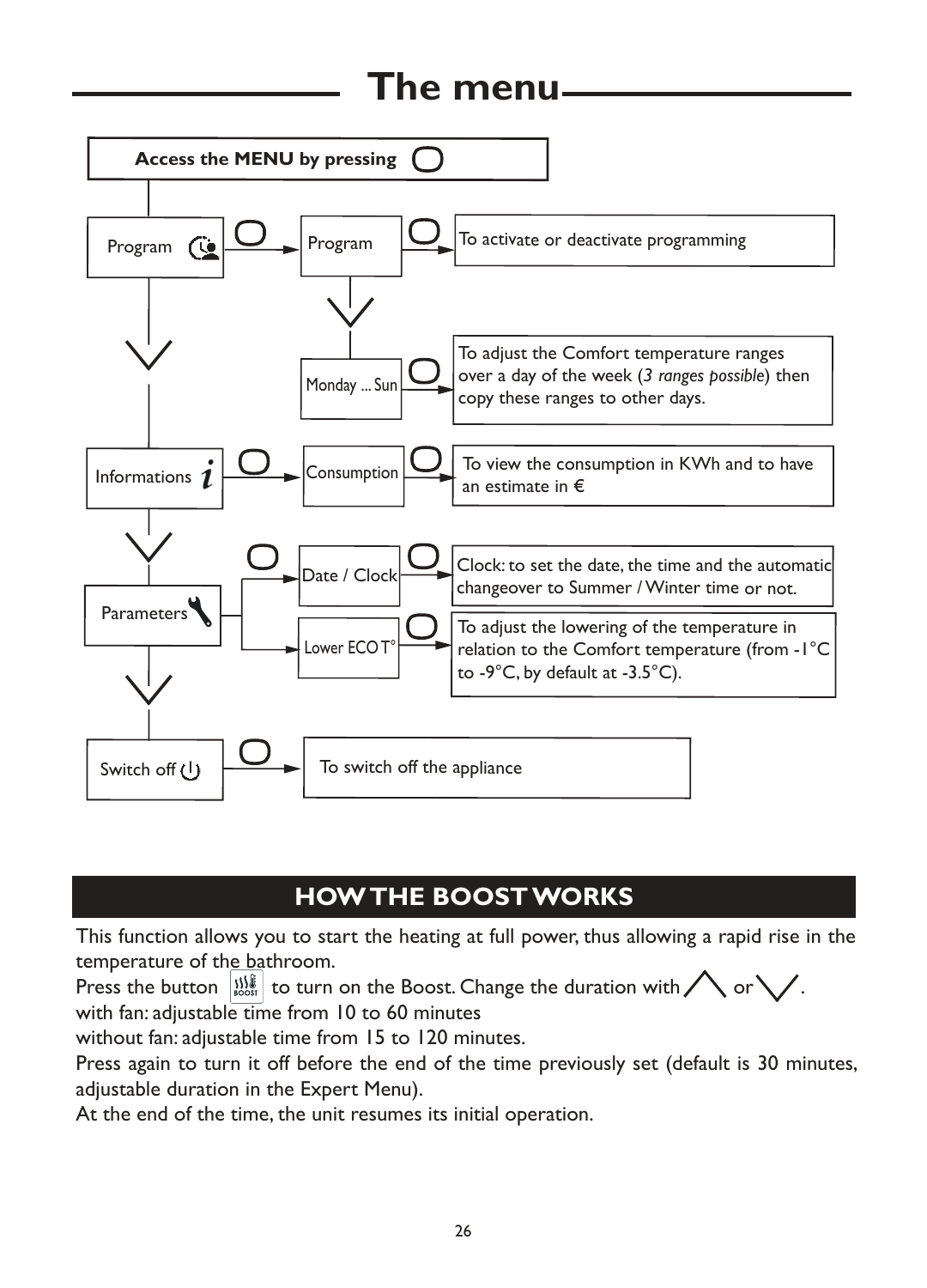## **USING INTERNAL PROGRAMMING**

#### **Anticipation of heating**

Your device is equipped with a function that allows your device to anticipate the heating when you use programming.

EN

When you set the programming of your device, it will anticipate the heating according to the time of rise in temperature so that your room is at the right temperature when you arrive. For example: if you set your programming with a comfortable return at 15:00, the unit will start before you can anticipate the heating of your room (between 10 minutes and one hour).

#### **Modifying the programs**

You may program up to 3 Comfort temperature ranges for each day of the week. Outside the Comfort ranges, lowering the temperature is set in "Lower ECO T°" Prog mode.



Select the day with  $\sqrt{\ }$ . Validate  $\bigcirc$ .

Select . Validate .

Select the start time with  $\wedge$  or  $\vee$ . Validate  $\bigcirc$ . Select the end time with  $\wedge$ or  $\vee$  Validate  $\bigcap$ 

#### **Copying a program**

You may copy a day's program to one or more days.

Select  $\mathbf{F}$ . Validate (

Scroll through the days with  $\wedge$  or  $\vee$ . Validate the day to copy the program with  $\bigcirc$ . To validate the copy, select "Copy". Validate  $\bigcirc$ .



 Example: Program copy from Monday to Tuesday, Thursday, Friday.

## **USING EXTERNAL PROGRAMMING**

The device follows the external control of your installation via pilot wire link. To do this, programming must be inactive.

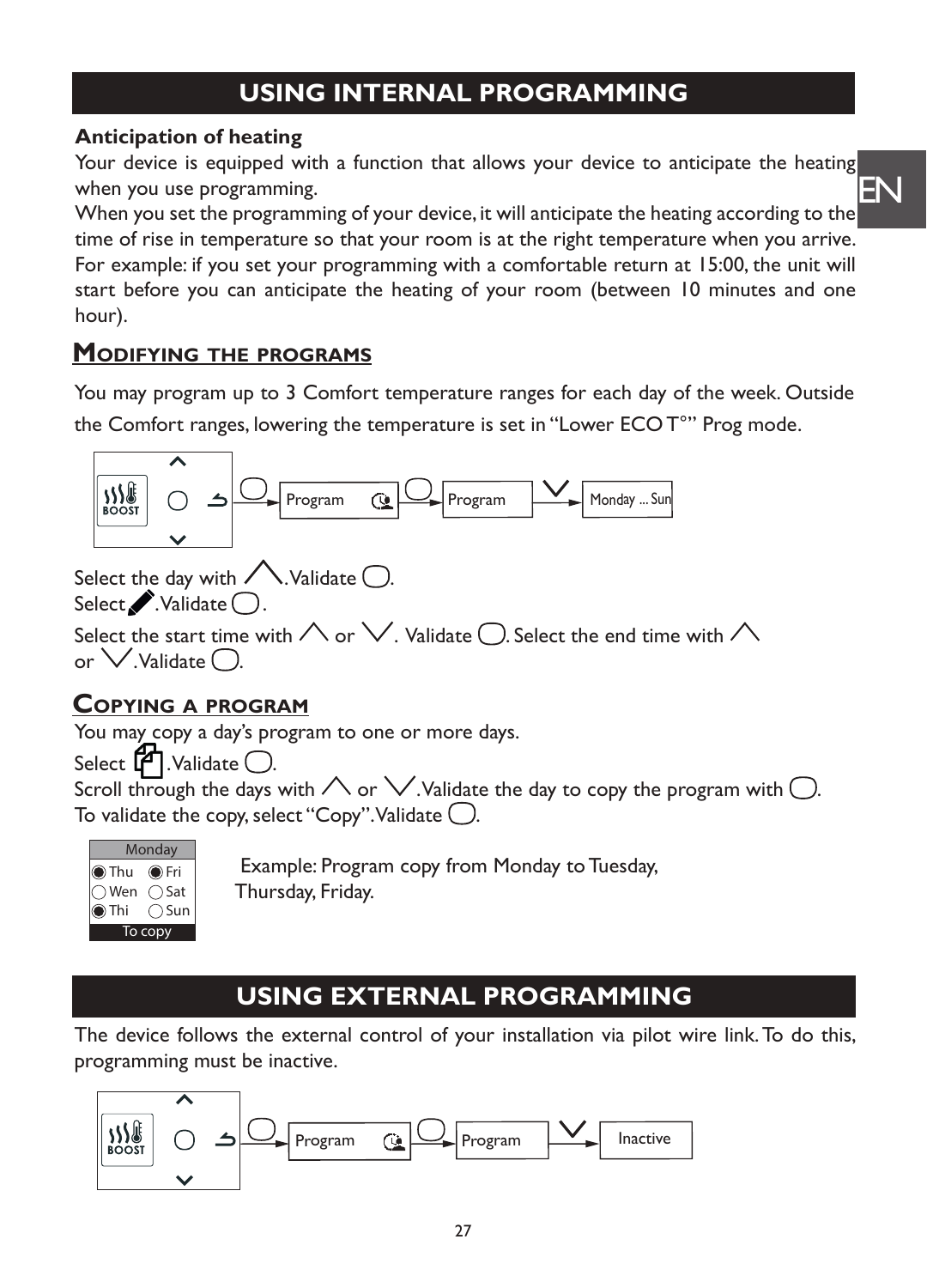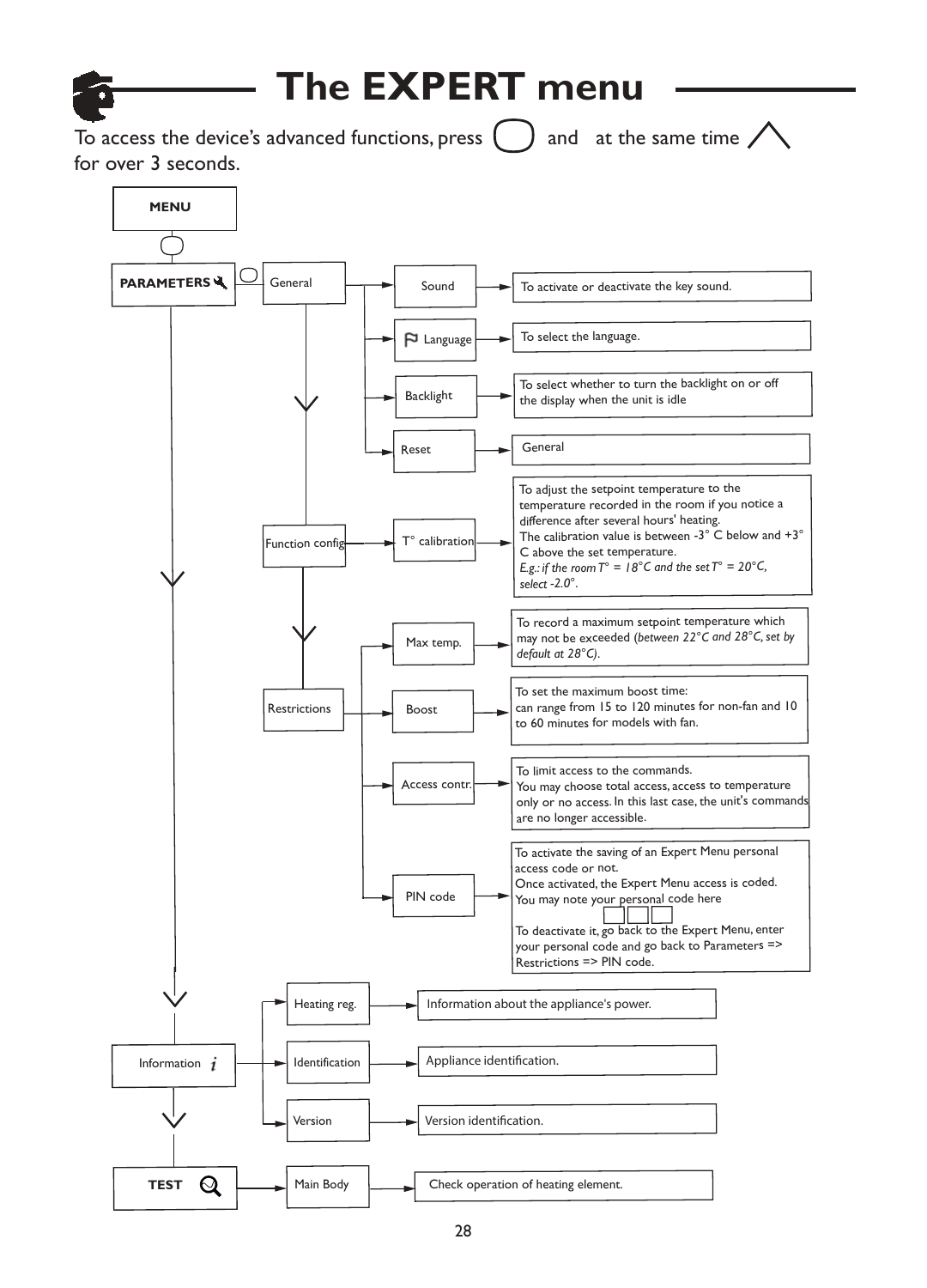# **Trouble Shooting**

| Problems                                                                                  | Check                                                                                                                                                                                                                                                                                                                                                                                                                                                              |    |
|-------------------------------------------------------------------------------------------|--------------------------------------------------------------------------------------------------------------------------------------------------------------------------------------------------------------------------------------------------------------------------------------------------------------------------------------------------------------------------------------------------------------------------------------------------------------------|----|
| The control panel<br>display does not turn                                                | Check if the switch on the back of the unit is on the I (on) posi-<br>tion.                                                                                                                                                                                                                                                                                                                                                                                        | EN |
| on                                                                                        | Make sure the device is electrically powered.                                                                                                                                                                                                                                                                                                                                                                                                                      |    |
| The<br>room<br>temperature<br>is<br>different from the<br>one displayed on the<br>device. | You have to wait at least 6 hours for the temperature to stabilize.<br>Depending on your installation, the temperature you read may be<br>different from the one displayed on the unit (a variation of<br>0.5° C is normal). In this case, refer to the «Expert Menu», chapter<br>«Temp. calibration».                                                                                                                                                             |    |
| The device<br>does not heat up.                                                           | Make sure you are in Comfort mode.<br>If you are programming, check if you are within a Comfort period.<br>Make sure the circuit breakers in the system are turned on or the<br>load-shedding device (if you have one) has not turned off the unit.<br>Check the air temperature of the room: if it is too high, the device<br>will not heat up.                                                                                                                   |    |
| The device is heating<br>all the time.                                                    | Make sure the device is not located near an air stream or<br>the set temperature was not increased.                                                                                                                                                                                                                                                                                                                                                                |    |
| The device<br>does not heat up<br>enough.                                                 | Increase the temperature by pressing<br>If the temperature setting is at the maximum, check the following:<br>- Check if there is another type of heating in the room.<br>- Make sure your device is only heating the room (door closed).<br>- Have the device supply voltage checked.<br>- Make sure the power of your device is adapted to the size of<br>your room (we recommend an average of 100 W/m2 for a ceiling<br>height of 2.50 m or 40 W/m3).          |    |
| The device<br>takes time to heat up                                                       | The electrical resistance heats up the fluid which gradually and<br>naturally circulates inside the unit<br>Due to the inertial properties of the fluid the surface tempera-<br>ture of the unit when first starting to heat up reaches an optimal<br>level only after a minimum of 15 minutes, depending on the room<br>temperature.                                                                                                                              |    |
| The surface of the<br>device is very hot.                                                 | It is normal for the device to be hot when in use. The maximum<br>surface temperature is limited according to the NF Electricity Per-<br>formance Standard. However, if you feel that your device is still<br>too hot, make sure the power is adapted to the size of your room<br>(we recommend 100W/m <sup>2</sup> for a ceiling height of 2,50m or 40W/<br>m3) and that the device is not placed near an air stream which<br>would affect its control mechanism. |    |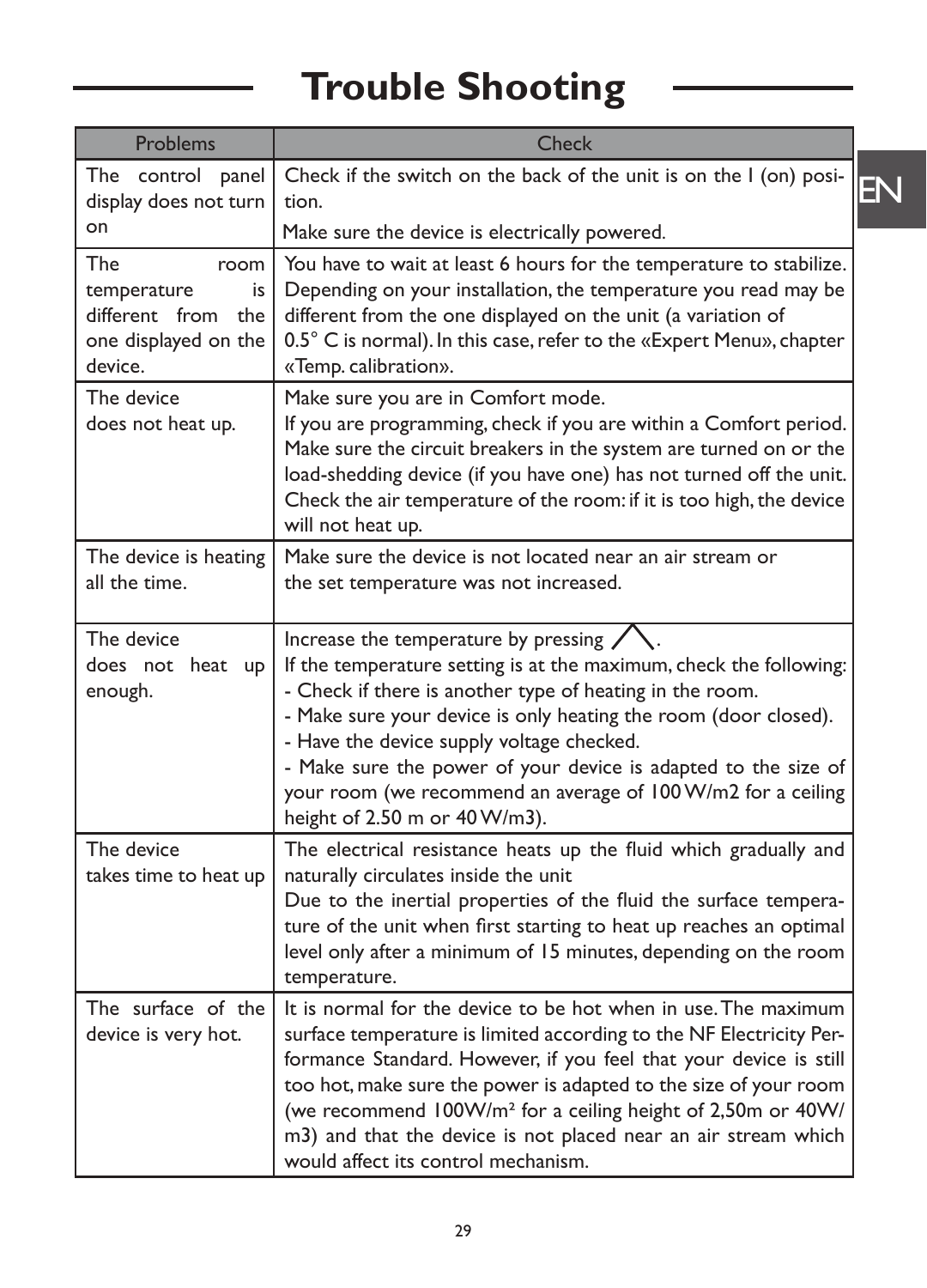| Problems                                                                         | Check                                                                                                                                                                                                                                                                                                                                                                                                                                                 |
|----------------------------------------------------------------------------------|-------------------------------------------------------------------------------------------------------------------------------------------------------------------------------------------------------------------------------------------------------------------------------------------------------------------------------------------------------------------------------------------------------------------------------------------------------|
| Traces of dirt appear<br>on the wall around<br>the device.                       | When functioning, the device will be normally warm; the maxi-<br>mum surface temperature being limited in accordance with the<br>NF Electricity Performance standard. However, if you find that<br>your device is still too warm, make sure the power is adapted to<br>the size of your room (we recommend 100 W/m2 for a ceiling<br>height of 2.50 m or 40 W/m3) and the unit is not placed in an air<br>draught which would disrupt its functioning |
| The last elements<br>top and bottom are<br>cooler than the rest<br>of the device | At the top, the upper elements are not completely filled to allow<br>for expansion of the thermodynamic fluid. They heat up only by<br>conduction.<br>At the bottom, the elements convey the fluid return, which has<br>transmitted its heat.                                                                                                                                                                                                         |
| The Expert Menu is<br>not accessible.                                            | You saved a PIN. You must enter your PIN to access the Expert<br>menu (see the Expert Menu chapter).                                                                                                                                                                                                                                                                                                                                                  |
| The unit does not<br>follow internal<br>programming<br>commands.                 | Make sure the date and time are set.<br>Make sure the unit is in PROG mode and internal programming<br>has been selected.                                                                                                                                                                                                                                                                                                                             |
| An error code is<br>displayed                                                    | Err 3: connection sensor fault.<br>Err 10: Linap connection fault.<br>Contact your installer.<br>Err 6: Clean the filter (model with fan) and / or check that the air<br>inlet or outlet are not obstructed.                                                                                                                                                                                                                                          |
| The unit does not<br>follow external<br>programming<br>commands.                 | Make sure the programming unit is correctly used (see Program-<br>ming unit operating instructions).<br>Verify that the device is in Prog mode inactive.                                                                                                                                                                                                                                                                                              |

If you have not been able to solve your problem, contact your distributor/installer with the reference numbers of the appliance. They are located on the side of the unit. Measure the room temperature.

The Commercial Code (C) and Serial Number (E) will allow the manufacturer to identify the appliance you purchased.

- **A** Standards, quality marks
- **B** Trademark
- **C** Commercial Code
- **D** Manufacturing reference
- **E** Serial No.
- **F** Manufacturer No.

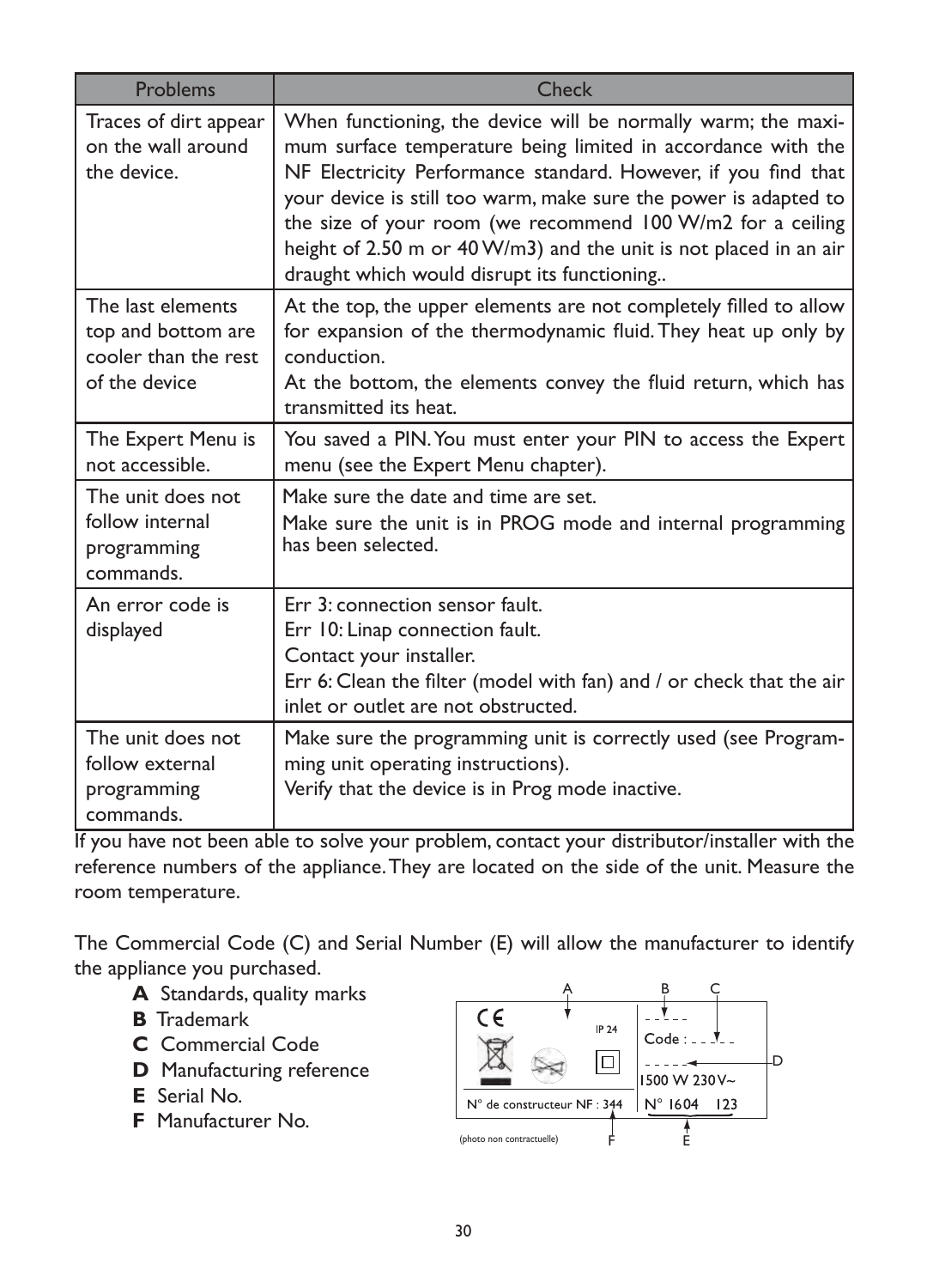# **Characteristic**

| <b>Model references</b>                                    | <b>TRI DIGITAL</b>     |                             |            |
|------------------------------------------------------------|------------------------|-----------------------------|------------|
| Characteristic                                             | Symbol                 | Value                       | EN<br>Unit |
| <b>Heat output</b>                                         |                        |                             |            |
| Rated heat output                                          | P nom                  | $0,5$ to $2$<br>500 to 2000 | kW<br>W    |
| Minimum heat output                                        | P min                  | 0.5<br>500                  | kW<br>W    |
| Maximum continuous heat output                             | P max,c                | $\mathfrak{D}$<br>2000      | kW<br>W    |
| <b>Auxiliary electricity consumption</b>                   |                        |                             |            |
| At rated heat output                                       | el max                 | 0,000                       | kW         |
| At minimum heat output                                     | el min                 | 0,000                       | kW         |
| In standby mode                                            | el sb                  | 0,00028<br>0,28             | kW<br>W    |
| Type of heat output / room temperature check               |                        |                             |            |
| Characteristic                                             | Unit                   | Additional information      |            |
| Electronic room temperature check and<br>weekly programmer | yes                    |                             |            |
| <b>Other inspection options</b>                            |                        |                             |            |
| Room temperature check, with presence<br>detector.         | no                     |                             |            |
| Room temperature check, with open win-<br>dow detector.    | no                     |                             |            |
| Remote control option.                                     | yes                    |                             |            |
| Adaptive activation control.                               | yes                    |                             |            |
| Activation time limiter.                                   | no                     |                             |            |
| Black goble sensor.                                        | no                     |                             |            |
| <b>Contact details</b>                                     | Idem information label |                             |            |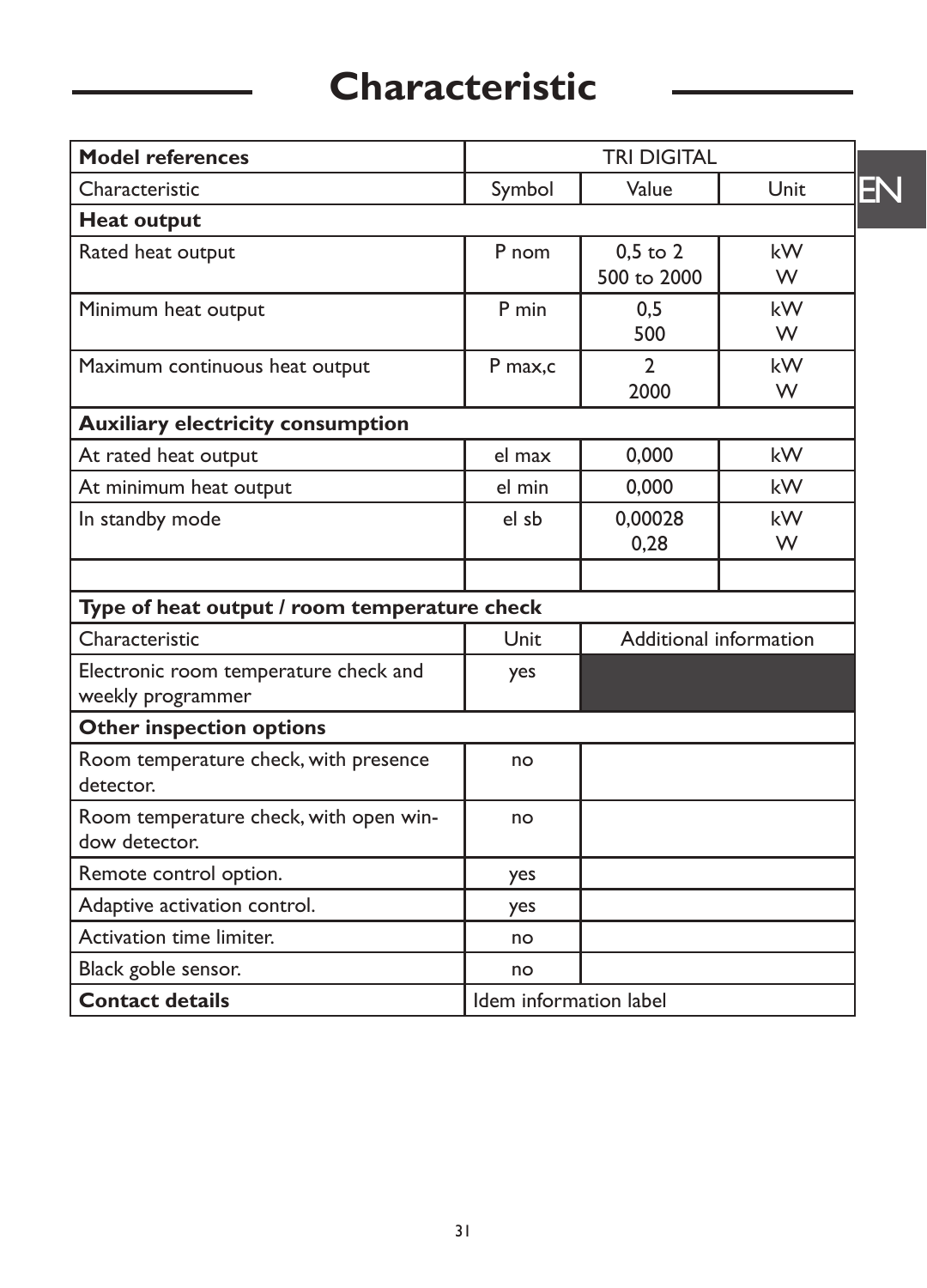## **Warranty conditions**

- -The guarantee period is two years from the date of installation or purchase and may not exceed 30 months from the date of manufacture in the absence of a receipt.
- -The guarantee covers the replacement and supply of components recognised as being defective, excluding any damages or interest.
- -The user is responsible for any labour or transport costs.
- -The guarantee does not cover any damage arising from improper installation, abnormal use or nonobservance of the requirements of the said instructions for installation and use .
- -The stipulations of the present guarantee conditions do not exclude any of the purchaser's legal rights of guarantee against faults or hidden defects, which are applicable in all cases under the stipulations of Articles 1641 of the Civil Code.
- -Present this certificate to your distributor or installer only in the event of a claim, together with your purchase invoice.

The commercial code and the serial number identify for the manufacturer the particular device you have bought.

This information can be found on the information plate situated on the side of the device.

To claim under guarantee, contact your installer or dealer. If necessary, contact :

ATLANTIC INTERNATIONAL

58 Av Gén. Leclerc

92340 Bourg-La-Reine

France Tel: (33) 146836000 Fax: (33) 146836001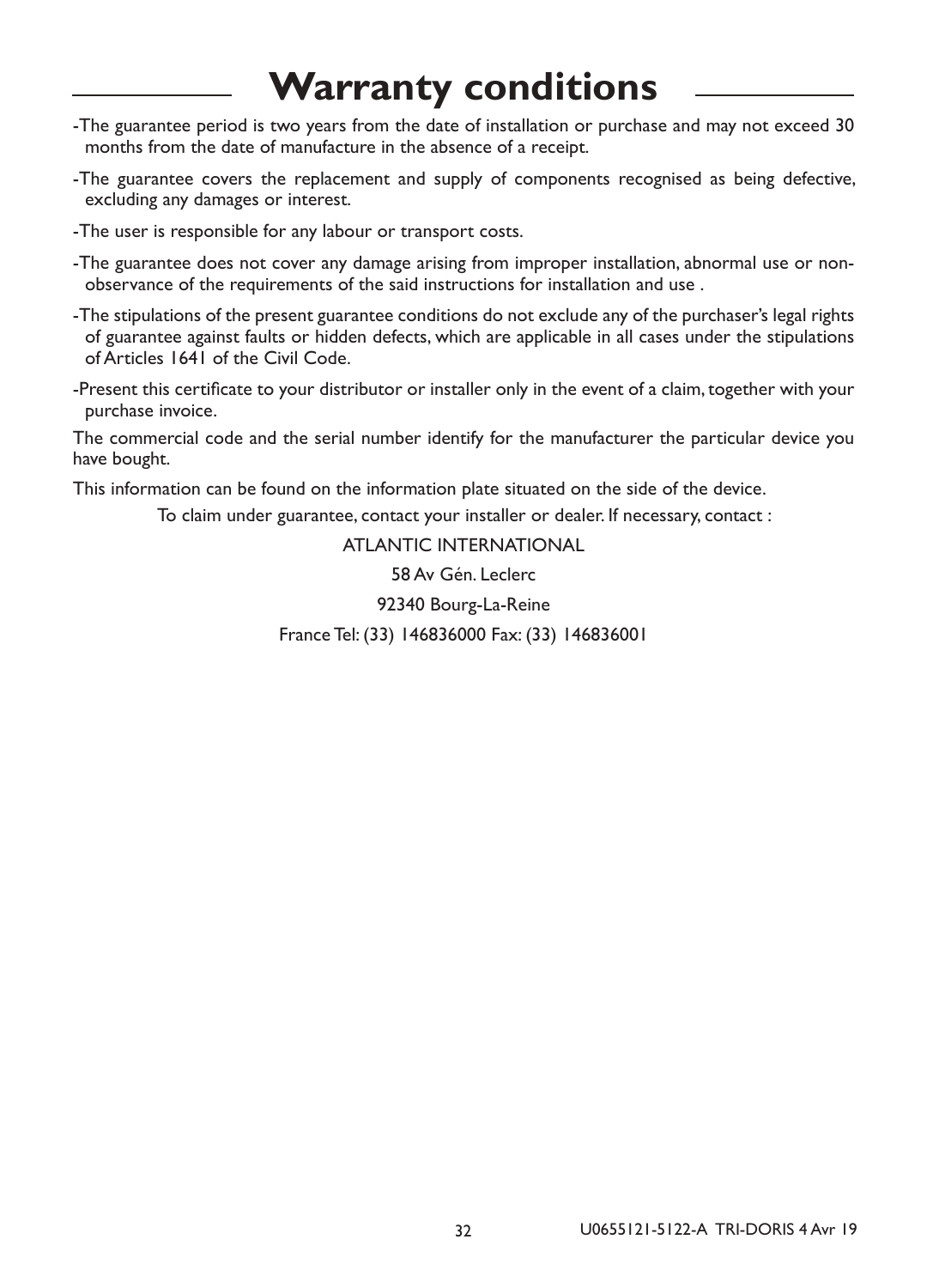

# **GARANTIE**

Document à conserver par l'utilisateur (à présenter uniquement en cas de réclamation)

- La garantie s'applique en France métropolitaine uniquement.
- Sauf exceptions précisées dans les Conditions Générales de Vente, la durée de la garantie est de 2 ans à compter de la date d'installation ou d'achat du produit.
- La garantie de votre radiateur Thermor est assurée par le dernier revendeur.
- Les conditions d'application de la garantie sont précisées dans les Conditions Générales de Vente mais il est rappelé que les détériorations provenant d'une installation non conforme, d'un réseau d'alimentation ne respectant pas la norme NF EN 50 160, d'un usage anormal ou du non-respect des prescriptions de ladite notice ne sont pas couvertes par la garantie.

TYPE DE L'APPAREIL \*

N° DE SÉRIE \*

NOM ET ADRESSE DE L'UTILISATEUR